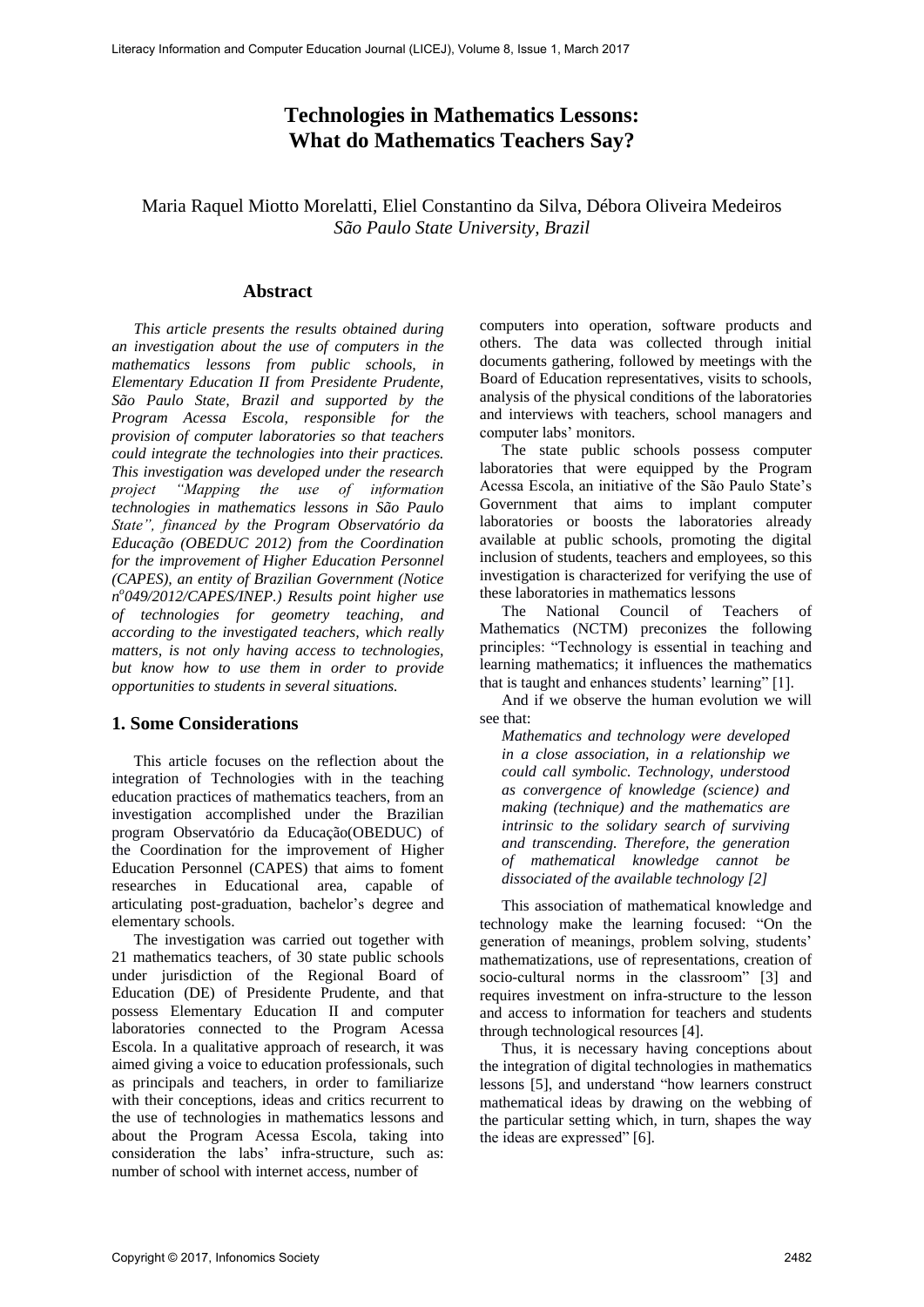## **2. The computer laboratories and software products in mathematics lessons**

The use of technological tools in the activities of mathematics teachers constitute an educational form of assistance to students' learning, instrument (tool) of assistance for teachers when preparing their lessons, and a form of interaction and collaboration with other teachers and educational peers [7]. Among the various technological tools, the computer has detached due to its importance in promoting the teaching and learning in the mathematics lessons. [4] is clear when says computers has the

*advantage of allowing an environment of interactivity between students and teachers, on the other hand, there is the need of having a computer laboratory structured with a propitious environment, and equipped with adequate physical space, ventilation and Internet in a way everyone can be connected simultaneously, with diversity of ideas, speed in exchanging information and reflections, what requires a dynamic thought of the teacher. (p. 4).* 

It is necessary being aware that the use of computer laboratories in mathematics lessons requires the construction of new educational structures, a new moment in the educative process [8]. It is a moment when the mathematics lesson becomes pleasant for students and teachers, with a laboratorial structure that provides a different experience of teaching environment, that allows significant learning and it is personalized for students.

*The computer laboratory in the Mathematics lessons comprises not only the procedures of activities orientation, but also to the procedures of usage and construction of a teaching and learning environment, as well as follow up, exploration of available resources and communication among the different kinds of participants in the lesson [4]* 

This author, during an investigation accomplished with groups from the 1st Grade of High School testified that the mathematics lessons in the computer laboratories promote a significant learning, besides enabling the widening of concepts and knowledge about the contents approached in the lesson.

The process for choosing the educational software product to be used is pivotal; in order to assure that all the potential available in the laboratory contributes, in an effective way, to the learning process of students. This choice depends on the objective that is aimed to reach in the learning environment, the students' difficulties, and the teacher's analysis about the adjustment of the software to their goals in their teaching practices [9].

The use of educational software products allows the completion of unknown demonstrations, and also develop the necessary reasoning to formal demonstrations and of difficult comprehension [10], and still contribute, due to their dynamics, with the construction of mathematical concepts [11].

## **3. Computer programs oh the Brazilian government in education**

Understanding the historical process here referred to Brazil, towards the governmental initiatives to insert computers in schools until the current governmental program of São Paulo State, named "Acessa Escola" is important, because it can be observed under what circumstances the current computer laboratories in public schools are. This historical process was described by various authors such as [12], [13], [14], [15].

With the coming of Seymour Papert e Marvin Minsky, in 1975, to the State University of Campinas (UNICAMP), started the first investigations about the use of computers in Brazilian education, using the programming language LOGO. Since this visit, initiatives started to be created following this tendency [16]

*[...] at the beginning of the 80s there were various initiatives about the use of computers in education in Brazil. These efforts, allied to the ones that took place in other countries and to the interest of the Minister of Science and Technology (MCT) for dissemination of informatics in society, arouse the interest of the government and researchers of universities in the implementation of educational programs based on the computer use. This implementation took place with the first and second National Seminar of Informatics in Education, hold respectively at the University of Brasilia in 1981 and at the Federal University of Bahia in 1982. (National Seminar of Informatics in Education 1 and 2, 1982,) [12]* 

From the issues raised during, and after the I National Seminar of Informatics in Education, it was established programs such as the EDUCOM (COMputer in EDUcation), executed by the Especial Secretary of Informatics (SEI) and Ministry of Education and Culture (MEC), aiming to instruct researchers and professionals of public schools. For this purpose were created various centers in different universities throughout Brazil, fomenting researches towards introducing computers in education. This program allowed the creation of the Project FORMAR (Formar I – 1987, Formar II – 1989) with courses for teachers or professionals to specialize about informatics in education and share their knowledge with other people.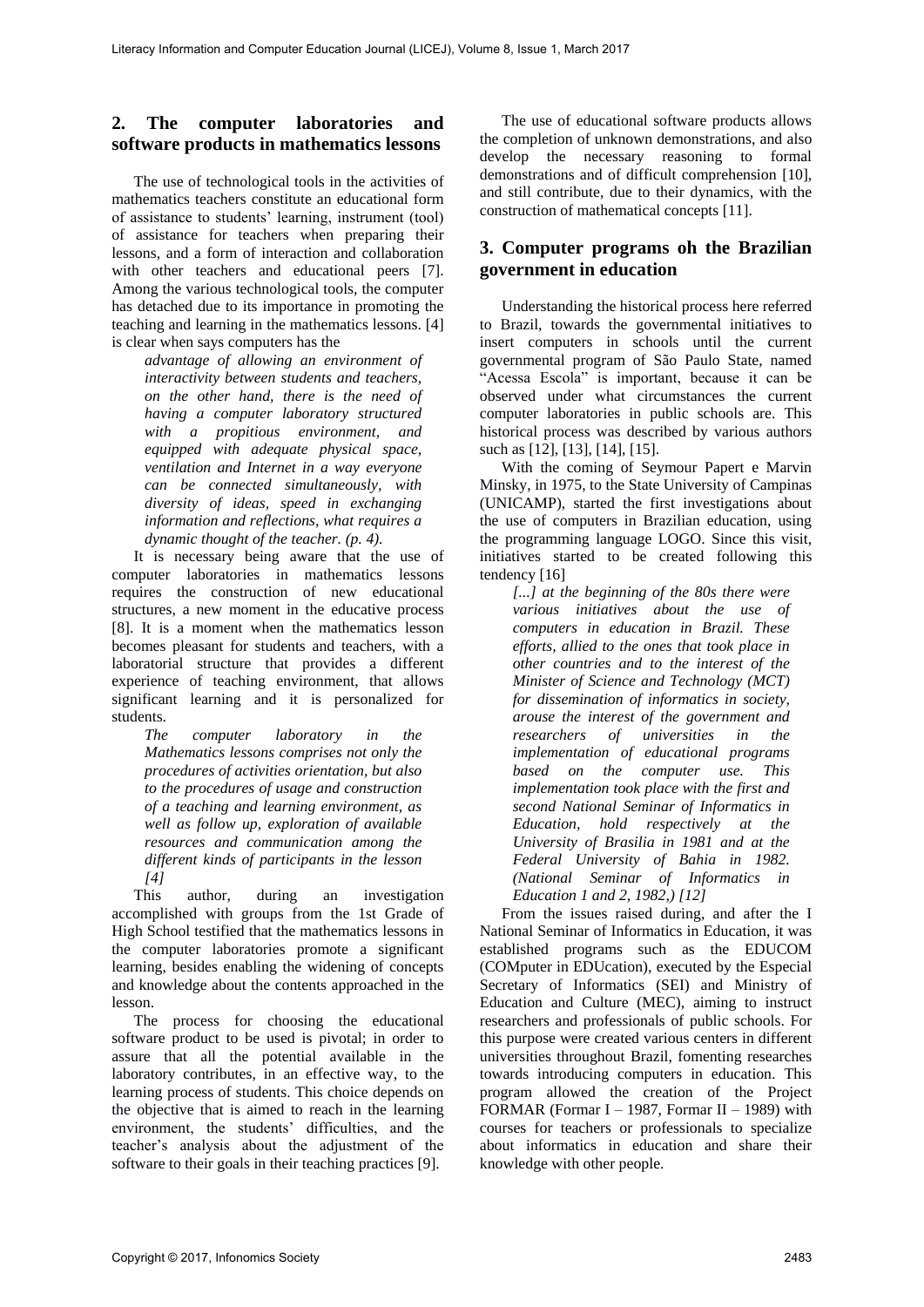In 1989, it was released by MEC, The National Program of Educational Informatics – via Proninfe, consolidating different developed actions, collaborating to creation of new laboratories and teacher's education [17], [13].

The National Program of Informatics in Education – PROINFO, was launched in 1997, by the Distant Education Secretary (Seed/MEC) with the goal of bringing educational digital resources and computers as pedagogical use to public schools of elementary education of the whole country, besides providing the necessary support to them.

In 1998, the state Secretary of Education of São Paulo created the program "A escola de cara nova na era da informática" (*New school face in Informatics era)* which provided more than 40 software titles to computer laboratories, approaching the several areas of knowledge. The ones related to mathematics are: *Cabri II, Divide and Conquer, Factory and Supermaticas.* Another governmental program held in 2000 in the State of São Paulo, is the "*Acessa São Paulo*" aiming to provide digital inclusion, social and intellectual development to all citizens through the information and communication technologies (TIC), internet accessand setting the called Municipal Posts, which are public spaces located, for example in libraries, and that are accordingly equipped with the TIC.

Finally, in 2008, it was created, by the Secretary of Education of São Paulo, the program "*Acessa escola"* toward education and schools, that aimed the digital inclusion of students, teachers and employees of state public schools, exchanging of ideas and construction of knowledge among teachers, between teachers and students and among students, by offering access to the TIC, monitors and training courses for these.

### **3.1. Acessa Escola: governmental program of São Paulo State**

#### The program *Acessa Escola*

*of São Paulo State's Government, developed by the Secretary of Education, under coordination of the Foundation for the Development of Education (FDE), aims to promote the digital and social inclusion of students, teachers and employees of the state public schools, through the internet it enables the users to access the information technologies and communication to the construction of knowledge and social strengthening of school staff [18].* 

Besides promoting the digital inclusion, it attempts to encourages the young to take part in the construction of new spaces inside schools, involving them in internship activities in the laboratories implanted in schools, it offers services such as, enabling teachers and students to use the computers

to take distance courses and promote the exchanging of knowledge among students, teachers and employees.

The program also enables the elaboration of projects by teachers, monitors and others, which aim the training or specialization of teachers, creation of blogs for schools, or any other idea that involve the professionals of the school or related to it.

Regarding to the management, there is a local management made by school's representatives, such as teachers, students and employees on order to support the monitor in charge of the computer lab. The regional management in made by the Regional Board of Education (DE) that counts on the coordinator teachers and college interns responsible for the implementation of the Program in the schools. Finally the central management, constituted by the Secretary of Education and Foundation for Development of Education, must direct the insertion of computer in state public schools, follow-up and evaluate the Program in these unities of High School.

The computer laboratories of the Program *Acessa Escola* have some usage rules, such as impossibility of usage in case of the absence of the responsible intern to liberate the access, and for the access, it is necessary a previous register, whoever student, teacher or employee, that is made with the number of the Academic Register (RA) or General Register (RG) of the user. When registering, the intern is responsible to explain the rules and make people aware of the adhesion form, and when the user is a minor, this form must be assigned by their responsible. The computers are free to use, but present some restrictions. The user has access liberated for 30 minutes, allowed to use as much as he want as long there are no more other users waiting to use the machine. The computer laboratories are opened during school time and have an intern for period, who must work for 4 hours every day. This way, if any teacher desires to take a group to the lab, it must have been done an appointment and have the students already registered in the computers.

The program possesses monitors or interns who perform the program. They are students regularly enrolled at  $1<sup>st</sup>$  or  $2<sup>nd</sup>$  grade of High School in state schools and take part in a selection test that evaluate general knowledge, such as logical thought and language usage, and also the basic knowledge of informatics and its resources. For selection and designation, it is given preference for students from that school, but when there is no one, it is named a student from another school, but still belonging to the regional Board of Education (DE), respecting the test classification. It is offered training courses for the selected monitors, that may take place in presence courses in the DE or online. This participation happens in three modules, according to the Manual of the Director Program: The first aims to transmit the most important information about the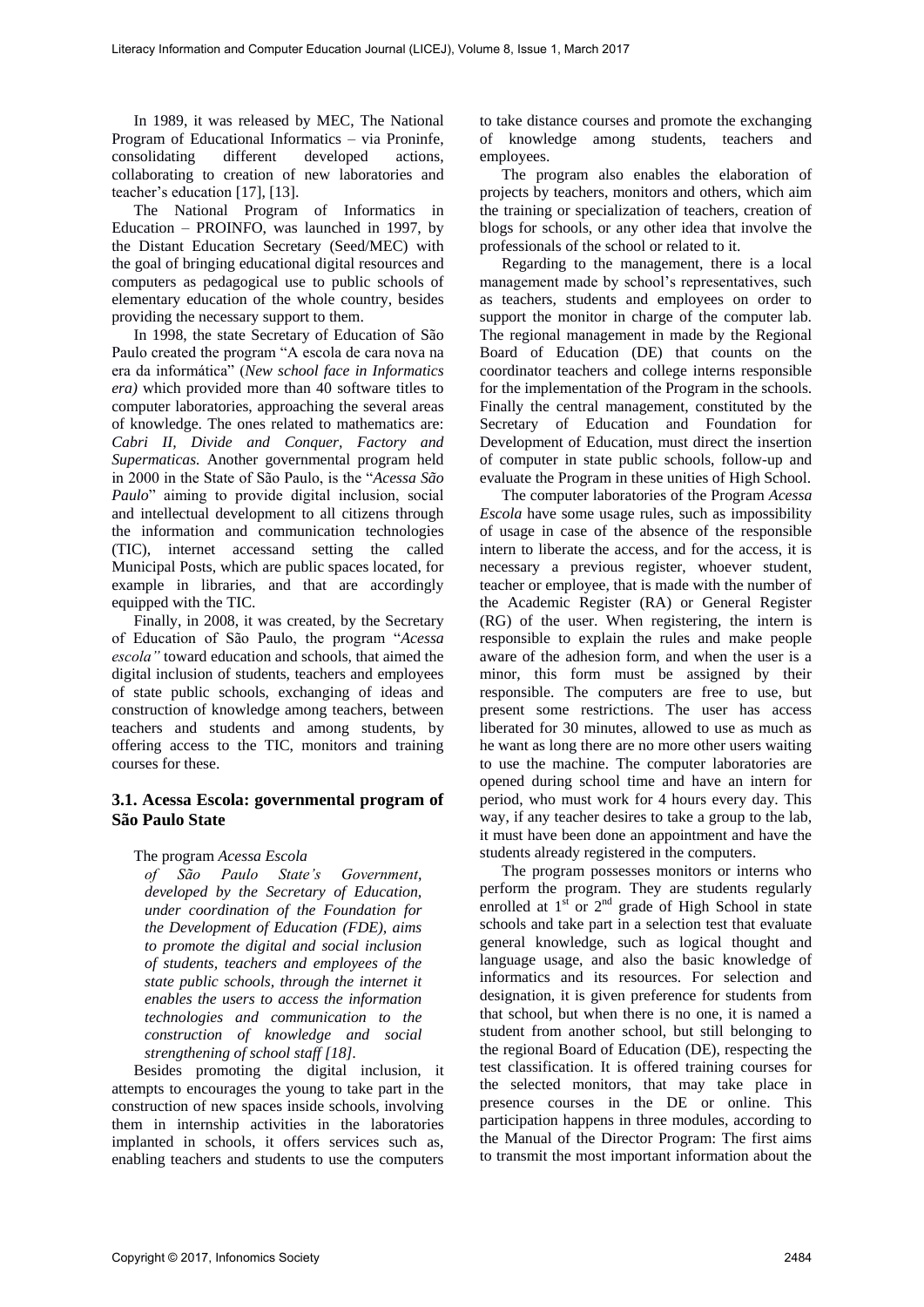Program and how it works. The second approaches the different form of usage and possibilities of internet, and presents as main theme Safe Internet and Web 2.0. The third and last module encourages the accomplishment of individual or collective projects such as the above mentioned, creating blogs for the school, training projects for teachers, etc. The internship is supposed to last for one year, possible to extend for one more year, four hours a day of paid internship that must take place in an extra-class period; different from the one the intern is enrolled as student. The intern's job is helping teachers and students toward the technological resources.

The computer laboratories are managed by the software *Blue Control* that

*facilitates the class organization, once it offers resources to liberate the use of computers; organize waiting lists and register technical problems in the system. Besides, it contributes to the communication between the interns and the Coordination of the Program or the Board of Education, once this resource is used to transmit notification or notices about the Program or about the room itself. [..] It is also possible to turn on, turn off and visualize all computers in the room, enabling the block of any undue action of users" [16].* 

The laboratories also possess the software *BueLab*, that enables teachers to enrich their lessons with resources and interactivity [16].

According to the Secretary of Education of São PauloState. There were 11 thousands interns in the computer laboratories who received a scholarship, 80 thousands new computers, that if compared with the last surveying of 2013, when there were 62.3 thousands machines, comes to a total of 142.3 thousand computer available in schools. There was an increase in the number of participant schools, from 3.715 to 4.168 schools with approximately 3.8 million students registered.

The platform that the Program A*cessa Escola*  operates in the computers of schools, possesses several software products installed, not only for mathematics, but also for all the other subjects such as physics, Arts, Languages, etc, all available for teachers to explore for free. For mathematics lessons there are specifically:

*• GeoGebra: Allows generating graphics, animations, working with geometry concepts, geometric figures and even derivatives. This software also has an online page with explanatory videoclasses about several mathematics contents.* 

*• Graphmatica: generator of graphics and functions of a variable, besides calculating derivatives, Integral calculus, etc.* 

*• Poly1.12: allows visualizing polyhedrons and their planning, enabling printing these planning and rebuild them.* 

*• Scratch: A more recent version of Logo, it introduces a simpler programming language and enables explore geometry, logics, among other concepts.* 

*• Tess1.75: Works the symmetry and different surfaces, allowing the creation of symmetric figures that remits to Escher' paintings.*

*• Torre de Hanói: it is a problem that must be played to be solved, or it can be used geometric progression to solve the problem.* 

*• Winplot: enables the plotting of curves and surfaces.* 

*• Wolfram CDF Player 9: graphics, analysis of statistical data, number theory, among numerous others.* 

## **4. The use of computer laboratories and software products in teaching of mathematics by interviewed teachers**

Only 2 (9.5%) out of the 21 interviewed teachers do not use the computer lab in their teaching practices due to the bureaucracy required by the program, it is time consuming due to the fact of depending on appointments, the presence of the monitor in the lab for its use, and the responsibility that rely on them in case of any damage to the machines caused by students. The big quantity, represented by 10 teachers (47.6%) sometimes use the lab, the maximum of three times a year. However, an also expressive quantity within our sample, represented by 9 teachers (42.9%), often use the lab, at least once a month, only depending on the content studied

Most of the software products use is for mathematical contents that allow the visualization and manipulation of comprehension rules and properties of a determined issue, for example, the study about the periodicity of a trigonometric function, relation among coefficients, graphics of the first degree equations, among others

However, this use does not always happen under good physical conditions. There are teachers using the technological resources to teach mathematics in laboratories with only 5 computers available, while there are teachers who use laboratories with 18 computers. In total, there are 394 computers distributed among the visited schools, with an average of 15 computers per school, and there are also a total of 27 computers which cannot be used due to technical defect, lack of accessories or problems in the system

The discrepancy among schools toward the use of Technologies in the process of teaching and learning of students comprises as well, the structure of the physical space that need to be adequate for the accomplishment of the activities [13]. There are schools with inappropriate physical space whereas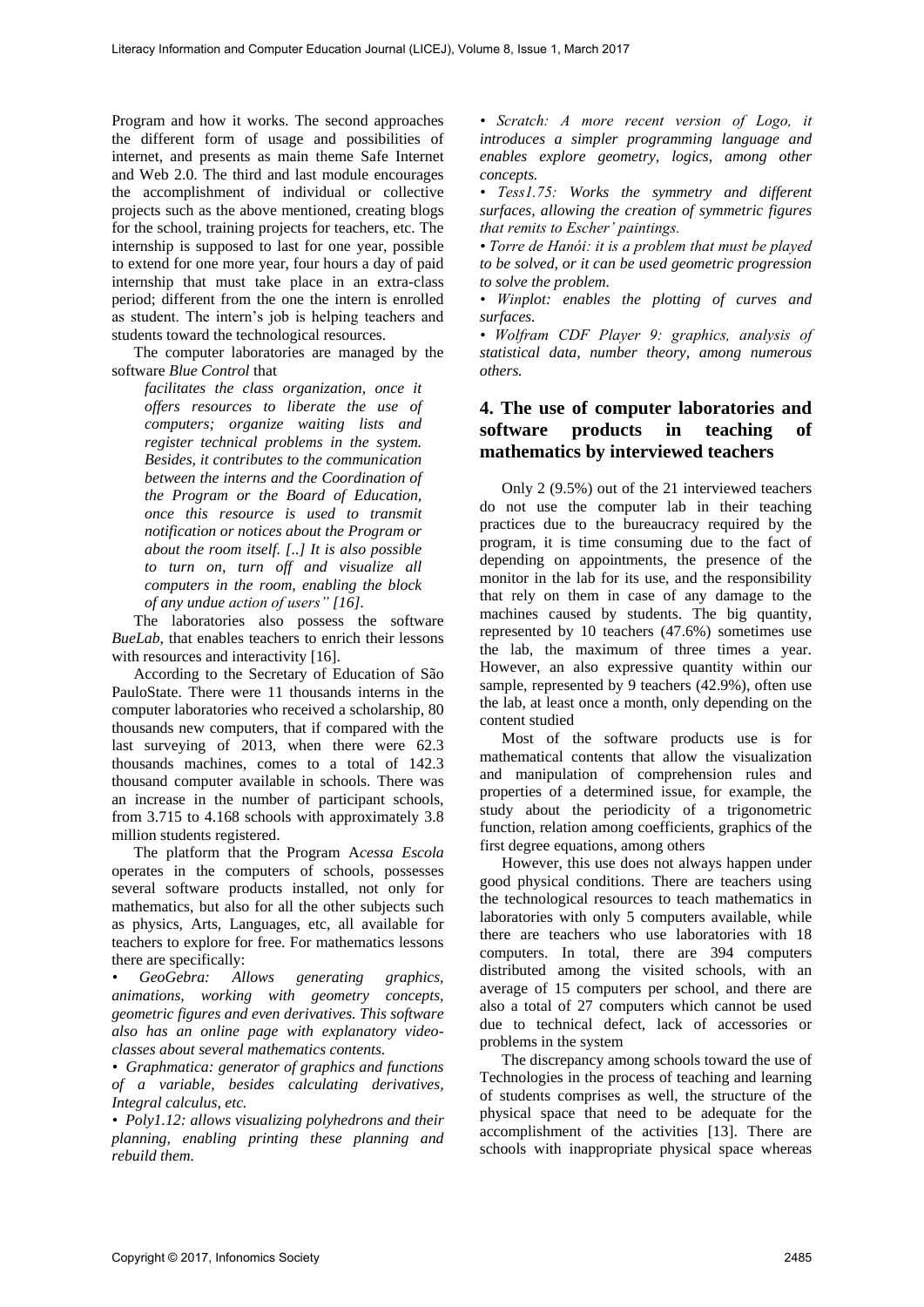there are schools with a wide, appropriate, and well equipped space. Some images of these labs illustrate such situation that is cited by the teachers as discouraging to the integration of technologies to their practices



**Figure 1. Computer Laboratories of state public school entailed to the Program Acessa Escola, participants of this research** 

About the use of software products, we found teachers using software even with few machines available, which reveal an acceptation and awareness of the potentialities of this use to the learning of students and the importance of having the Technologies integrated in the teaching practices of the mathematics teachers

Software products most used are *GeoGebra*, *Poly* and *Cabri.* A lot of the software products that are available by the program *Acessa Escola* in the computers of the laboratories are not used by these teachers, what allow to inquire about teacher's knowledge about these software products, their existence, functionality and usage. In this sense, [16] is clear when states

*it is pivotal the teacher has technical knowledge about the software products, knowledge about the possibilities and different approaches of the pedagogical use of the computer for the teaching and learning of mathematics, and also how to organize an activity and integrate it to the curriculum (p.41)*

Still about this use of technologies in mathematics lessons, we selected some testimonials of mathematics teachers, described hereinafter, named in alphabetical order of the school names, in order to better understand their conceptions about this use

[…] *I've already used it. At least once a week. I worked with matrices […], in the second grade of High School. The software brings the content, so I quit the textbook because I didn't need it. I presented the content and after they did the exercises in class. I only completed the information. [I also] worked with functions and* 

*multiplication to fill up a multiplication table.* (Teacher from school number 10)

[*The use] depends on the content, if it is statistic I use the whole month, for other contents, at least once a month. [with the software] Flash, I work with movement, throughout the internet. [also], graphics, statistics, area and volume* (teacher from school number 3)

*I only used the computer laboratory this year with the Elementary School groups. The High School groups are too numerous, about 40 students, and this make it difficult, there are always a computer that does not work. But, with the Elementary school groups it was very good, I took the seventh grade [to the laboratory], […] we watched a video that is part of a project I developed with them, about recycling, so we watched the film: "The Island of flowers", I agreed with the intern, who downloaded the video, it was perfect, it really worked. They brought earphones, it really worked! In another occasion we worked with games involving multiplication tables, so I selected some links and wrote them on the board, I develop some charts that they should fill up in pairs, they should fill up each other's chart with a number of correct answers, it was also nice. Elementary School always embraces the ideas, they take the plunge in everything you propose, so everything is new for them, for High School it is more complicated. So, it was really nice, these are two examples of what we did. The contents we use to work are…, in this case the High School watched this video and worked with multiplication tables. In other situations I have been there with them, we did not have time to build graphics and tables using the EXCEL, it is something that can be very well explored…but it has taken a long time I cannot do it. In this project we developed, they brought some containers for us to send to recycling, so they build charts and work on it, they built bar graphics and pie charts. Then, they did it on the paper, using protractor, all very beautifully. But it would have been nice to have explored this there, in the computer lab, but we did not have time* (teacher from school number 18)

*We used the lab when we worked with Cartesian plan. The content was worked in the classroom and after they were put in the informatics, the teaching (*teacher from school number 16)

*[I used software] of geometrical solids...platonic solids, prism…is it Poly?! The intern worked with it, assembling,*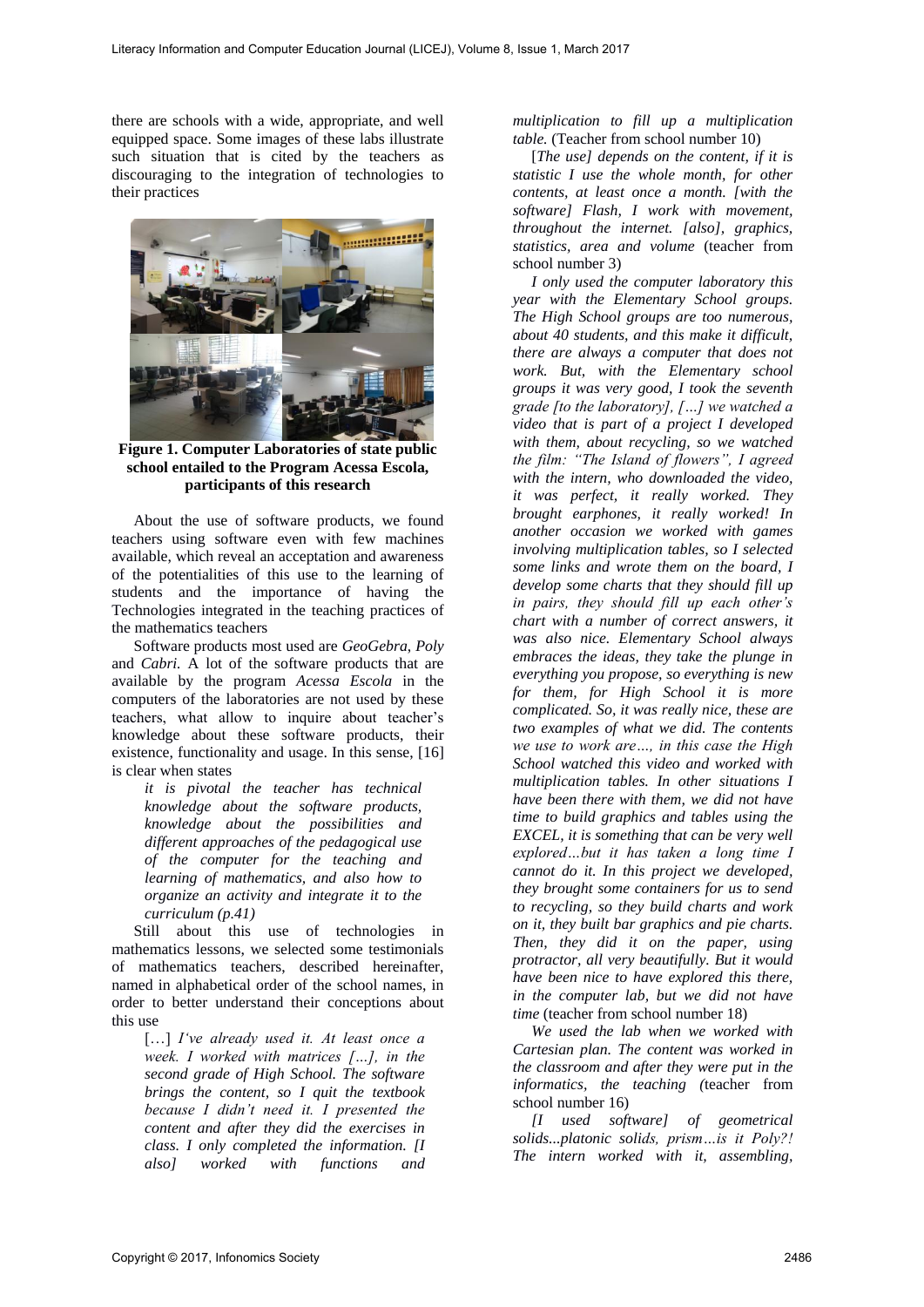*counting corners. And with the sixth grade it was with the Super Logo* (teacher from school number 8)

All the problematic context of the physical structure of the laboratories described along this topic is noticeable in teacher's speeches from school 18, it does not prevent them from using the technological resources in mathematics lessons, but it is still a very initial use. The speech of the teacher from school 10 intensifies, the already said, about the advantages of having the technologies as allied to the teaching process, and meets the ideas of [5] of having concepts about the use of technologies in mathematics lessons

## **5. Conclusions**

It is realized that computer laboratories enrich the lessons and teachers are already losing their fears and distrusts, taking risks with new lessons and new technologies. They use software or sites that enables to teach or, at least, consolidate the contents studied in classroom, but in a much more attractive way for students, contributing for learning, even though the physical structures of laboratories are not the adequate, contradicting what the responsible representatives of the program state about their purpose: *provide an adequate physical structure of the computer laboratories for educational use*, in other words, we cannot talk about the use of technologies in mathematics lessons, here namely computers, if we do not have an adequate physical structure which assure this using. But it is noticeable the attempt and effort of these teachers to integrate the technologies in their teaching practices, which shows the importance of having them in school context. But, these reports also inquire us about the results of this usage on the learning of students: Has it promoted changes or they are just using the equipment? As the mathematics teachers who took part in the research expressed, the important is, not only having access to technologies, but also know how to use them to transform the teaching in such a form it provides for students, opportunities to several situations

It is also realized, in the teacher's speeches, the same findings that [4] obtained during an investigation accomplished with students from High School, cited in this article.

It was possible to notice that the program *Acessa Escola* is an initiative that came to add value towards the use of technologies in the mathematics teaching, but its structure requires some changes and there are few teachers who use it in their teaching practices.

Finally, it is observed that most of the teachers and monitors do not have the knowledge of the software products already installed in the computers of the laboratories and do not know how to use them in class context. It is concluded that there is a lack of training for teachers to learn how to use new software products and insert them into their practices, promoting changing in students' learning.

## **6. Financing**

Coordination for the improvement of Higher Education Personnel (Notice nº 049/2012/CAPES/ INEP).

## **7. References**

[1] NCTM (2000). *Principles and Standards for School Mathematics*. Reston, VA: National Council of Teachers of Mathematics.

[2] D'Ambrosio, B. (1996). Mudanças no papel do professor de matemática diante de reformas de ensino. *Encontro anual de professores de matemática* (Comissão Organizadora do ProfMat 96 ed). Lisboa: Associação de Professores de Matemática, pp 15-23

[3] Kalogeria, E., Kynigos, C. & Psycharis, G., (2011).Teacher's designs with the use of digital tools as a means of redefining their relationship with the mathematics curriculum.*Teaching Mathematics and Its Applications*, 31, 31-40 .

[4] OLIVEIRA, C. A. (2010). O laboratório de informática como apoio ao processo de ensino e aprendizagem nas aulas de matemática**.***3º Simpósio hipertexto e tecnologias na educação – redes sociais e aprendizagem* (Anais eletrônicos). Recife: UFPE, pp. 1-17.

[5] Weigand, H.-G., (2013). Looking back and aheaddidactical implications for the of digital technologies in the next decade. *Teaching Mathematics and Its* Applications, 33, 3-15.

[6] Noss, R. & Hoyles, C., (1996) Windows on Mathematical Meanings: Learning Cultures and Computers. Dordrecht, TheNetherlands: KluwerAcademic.

[7] Ponte, J. P.; Brocardo, J.; Oliveira, H. (2003). *Investigações Matemáticas na Sala de Aula*. Belo Horizonte: Autêntica.

[8] Oliveira, R. M. C., (2007). Aprendizagem mediada e avaliada por computador: a inserção dos blogs como interface na educação. *Avaliação da aprendizagem em educação online*(M Silva & E Santos orgs.). São Paulo: Edições Loyola, pp.333-346.

[9] Gomes, A. S., Castro Filho, J. A., Gitirana, V., Spinillo, A., Alves, M., Melo, M.& Ximenes, J. (2002). Avaliação de software educativo para o ensino de matemática.*WIE 2002 Workshop Brasileiro de Informática Educativa*. Florianópolis: SBC, pp. 1-8 .

[10] Scheffer, N. F. & Sachet, R. (2010).Softwares matemáticos: investigação, conjecturas e conhecimentos. *Revista Ciência e Tecnologia*, 10, 49-224.